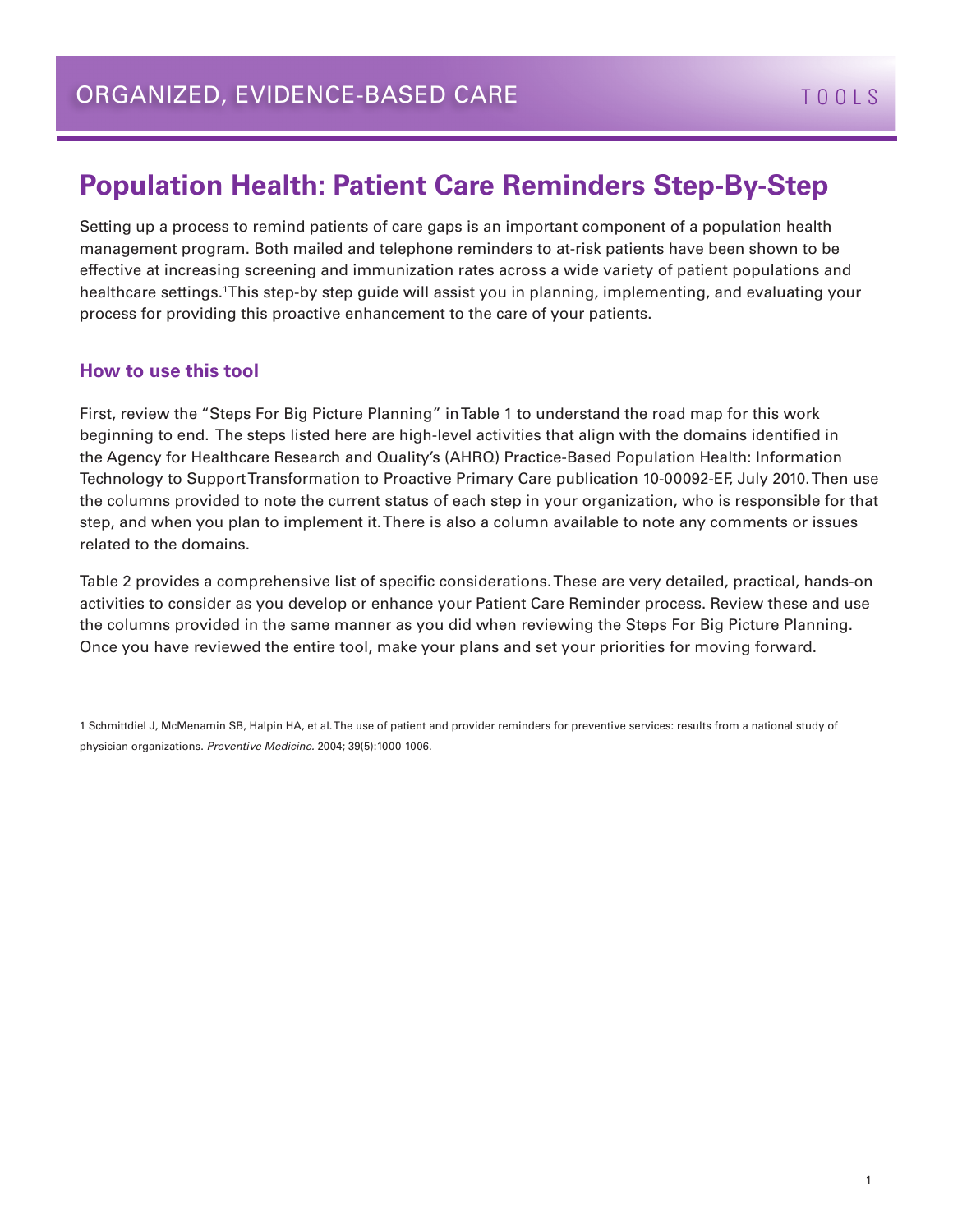#### **Table 1: Steps for Big Picture Planning**

| <b>AHRQ*</b>              | <b>Steps For Big Picture Planning</b>                                                                                                                                                                                                                                                                                                                                                                                                                                                                                                                                                                      | <b>Who/When</b><br><b>Status</b> | <b>Comments / Issues</b> |
|---------------------------|------------------------------------------------------------------------------------------------------------------------------------------------------------------------------------------------------------------------------------------------------------------------------------------------------------------------------------------------------------------------------------------------------------------------------------------------------------------------------------------------------------------------------------------------------------------------------------------------------------|----------------------------------|--------------------------|
| Domain 1                  | Decide on population(s) and service(s) to address:<br>1.<br>Choose a focus: preventive services, chronic or important<br>conditions, high risk patients<br>Align with existing projects, programs, measures, new processes,<br><b>QI</b> initiatives, PDSAs<br>Create a vision for a comprehensive population health management<br>$\bullet$<br>program with short and long term goals and priorities that align<br>with your QI plan and other strategic initiatives                                                                                                                                      |                                  |                          |
| <b>Domains</b><br>$1 - 3$ | Generate lists and provide outreach to patients in need of services:<br>2.<br>(Table 2, pages 3-6)<br>Identify specific tasks involved<br>$\bullet$<br>Identify technology needs (registry, reports from EHR or practice<br>management system, mail merge function, automated calls)<br>Identify who can perform each task and when<br>$\bullet$<br>Provide training including cross training so tasks are not dependent<br>$\bullet$<br>on one person<br>Determine frequency, scale, and duration (try monthly or quarterly<br>$\bullet$<br>on an ongoing basis so volume is manageable once established) |                                  |                          |
| <b>Domains</b><br>$4 - 5$ | Include evaluation and measurement: (Table 2 pages 3-7)<br>3.<br>Begin with initial small scale testing and modification (PDSA)<br>Continue with ongoing measurement and refinement                                                                                                                                                                                                                                                                                                                                                                                                                        |                                  |                          |

*\*Adapted by Qualis Health from: Crossmaps to Domains identified in Association of Healthcare Research and Quality's Practice-Based Population Health: Information Technology to Support Transformation to Proactive Primary Care publication 10-00092-EF, July 2010.*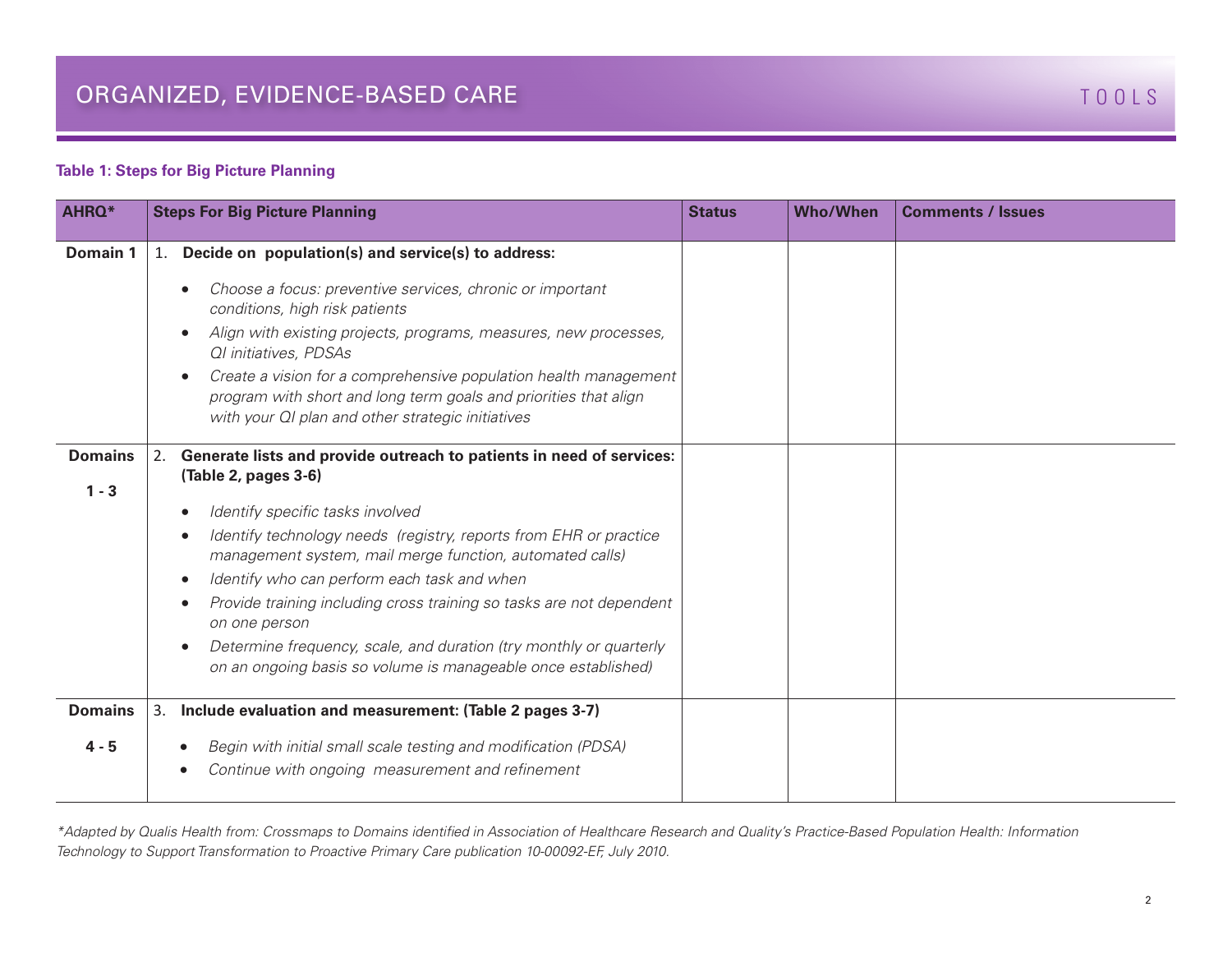**Table 2: Specific Considerations**

 $\mathbf{L}$ 

Items with this icon represent activities or consideration that give your process a special patient-focused design.

| <b>Specific Considerations</b> |                                           | <b>Status</b>                                                                                                                                                                                                     | <b>Who/When</b> | <b>Comments / Issues</b> |  |  |
|--------------------------------|-------------------------------------------|-------------------------------------------------------------------------------------------------------------------------------------------------------------------------------------------------------------------|-----------------|--------------------------|--|--|
|                                | <b>Lists of Patients Needing Services</b> |                                                                                                                                                                                                                   |                 |                          |  |  |
| 1.                             |                                           | Capture accurate data in structured fields for reporting:                                                                                                                                                         |                 |                          |  |  |
|                                | a.                                        | Include demographics, risk factors, and clinical information including<br>medication and problem lists                                                                                                            |                 |                          |  |  |
|                                | b.                                        | Consider standard workflows and processes for initial and ongoing capture                                                                                                                                         |                 |                          |  |  |
|                                | C.                                        | Identify missing data at time of visit (huddle) - ask patient or look up results                                                                                                                                  |                 |                          |  |  |
|                                | d.                                        | Capture and document data between visits (faxes, mail, transferred records,<br>consult notes, online information from facilities including admissions/HIE,<br>historical data not in designated structured field) |                 |                          |  |  |
| $\blacktriangleright$ e.       |                                           | Leverage patient portal or in-office kiosk (establish process to<br>ensure accuracy)                                                                                                                              |                 |                          |  |  |
|                                |                                           | Use automated interfaces / preloading whenever possible (establish process<br>to ensure accuracy)                                                                                                                 |                 |                          |  |  |
|                                | g.                                        | Identify deceased, inactive, and test patients and ensure they will not be<br>included in your lists or reports                                                                                                   |                 |                          |  |  |
|                                | h.                                        | Standardize the process, put it in writing, and train staff                                                                                                                                                       |                 |                          |  |  |
|                                |                                           | 2. Design and set up of reports or lists:                                                                                                                                                                         |                 |                          |  |  |
|                                | a.                                        | Outline and document report specification decisions (Who decides how to<br>address conflicting guidelines / opinions?<br>Do these align with other measures / evidence-based guidelines in use<br>in the clinic?) |                 |                          |  |  |
|                                | b.                                        | Share the report specifications with key staff to understand potential barriers                                                                                                                                   |                 |                          |  |  |
|                                |                                           | Inform everyone of the process, be inclusive and transparent                                                                                                                                                      |                 |                          |  |  |
|                                |                                           | Ensure patient exclusions are set up                                                                                                                                                                              |                 |                          |  |  |
|                                |                                           | Identify the process for patients who have refused the service in the past                                                                                                                                        |                 |                          |  |  |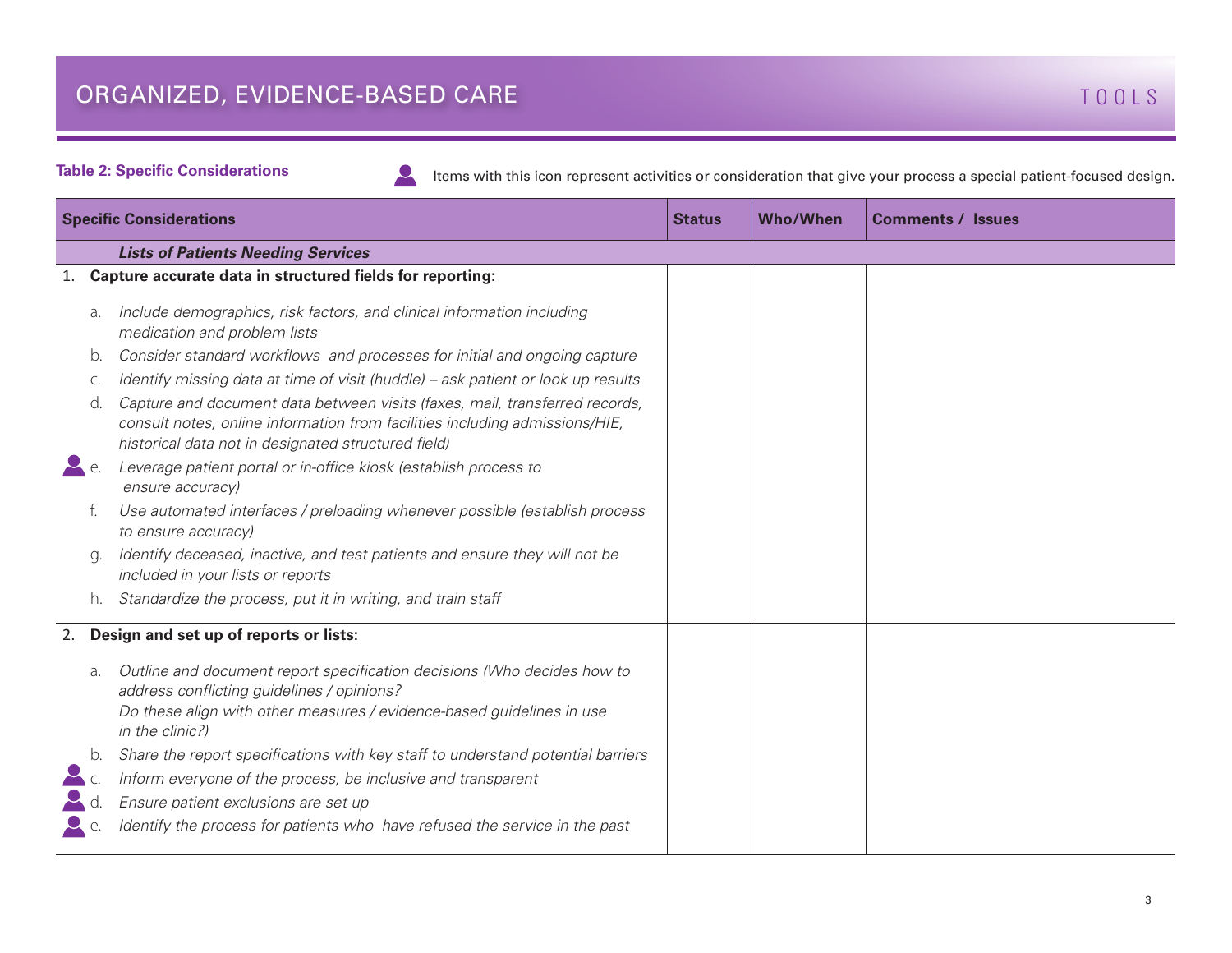|    | <b>Specific Considerations</b> |                                                                                                                                                                                                                                                                                                                                                                                                                                                                                                                                                                                                                                                                                                                                                                                                       | <b>Status</b> | <b>Who/When</b> | <b>Comments / Issues</b> |
|----|--------------------------------|-------------------------------------------------------------------------------------------------------------------------------------------------------------------------------------------------------------------------------------------------------------------------------------------------------------------------------------------------------------------------------------------------------------------------------------------------------------------------------------------------------------------------------------------------------------------------------------------------------------------------------------------------------------------------------------------------------------------------------------------------------------------------------------------------------|---------------|-----------------|--------------------------|
| 3. | a.<br>b.                       | <b>Generate reports or lists</b><br>Identify who runs the report, how often, on what day (staff need to know this<br>to be up to date on any pending data entry)<br>Consider using a list or report from an external entity such as the state<br><i>immunization registry</i>                                                                                                                                                                                                                                                                                                                                                                                                                                                                                                                         |               |                 |                          |
| 4. | a.<br>b.                       | Validate the report or list<br>Sort the patients' names by PCP / team and distribute (export into<br>Excel – can a printable report be provided?)<br>Provide time and process for teams to validate:<br>PCP / provider attribution<br>$\bullet$<br>Patients meet eligibility criteria<br>Service is really missing<br>Look in narrative notes, consult notes, etc. for missing information to ensure it<br>is not just missing from the data field. Instruct staff to add it to the appropriate<br>field as needed. This helps the team see the difference between not offering<br>the service, not entering data in the right field, patient refusal, or patients with<br>a pattern of not completing the service. Patients in need of care management<br>can be identified as part of this process. |               |                 |                          |
|    | 5.                             | Modify and re-run the report or list if necessary based on feedback and<br>corrections from the team                                                                                                                                                                                                                                                                                                                                                                                                                                                                                                                                                                                                                                                                                                  |               |                 |                          |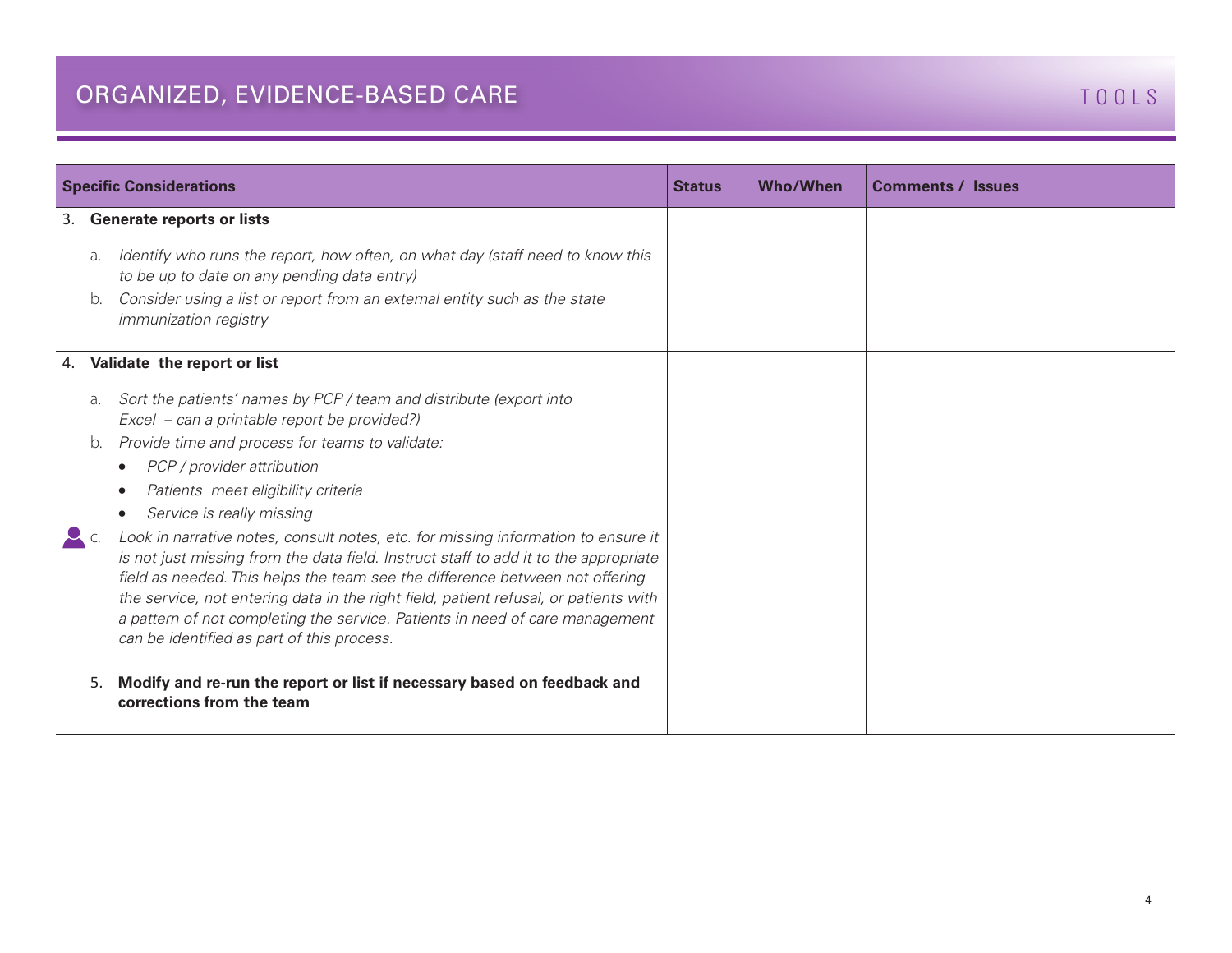| <b>Specific Considerations</b><br><b>Status</b> |                                                                                                                                                                                                                                                                                                                                                           |  | <b>Who/When</b> | <b>Comments / Issues</b> |  |
|-------------------------------------------------|-----------------------------------------------------------------------------------------------------------------------------------------------------------------------------------------------------------------------------------------------------------------------------------------------------------------------------------------------------------|--|-----------------|--------------------------|--|
| <b>Outreach to Patients In Need of Services</b> |                                                                                                                                                                                                                                                                                                                                                           |  |                 |                          |  |
|                                                 | 6. Use the validated report or list for outreach:                                                                                                                                                                                                                                                                                                         |  |                 |                          |  |
|                                                 | Identify method for contacting patient and check if EHR has a method to<br>document patient preference as structured data (phone call, text, letter, email)                                                                                                                                                                                               |  |                 |                          |  |
| $\blacktriangleright$ b.                        | Identify if patient speaks languages other than English and establish if contact<br>can be sent in patient's preferred language                                                                                                                                                                                                                           |  |                 |                          |  |
| $\sum$ c.                                       | Format and word the letter or telephone script to ensure maximum patient<br>understanding and response (keep positive tone; don't have it look like a bill;<br>educate and engage patients in the PCMH)                                                                                                                                                   |  |                 |                          |  |
|                                                 | Leverage the technology and this contact with the patient to provide services<br>to improve care, enhance clinic operations, and help patients overcome<br>barriers to getting the service they need when and how they need it                                                                                                                            |  |                 |                          |  |
| $\blacktriangle$ e.                             | Include: multiple missing services in the same letter or<br>call; referral or test requisition, clear instructions on how to obtain the service<br>(PCP office, specialist, facility); names of two staff as the contact for follow<br>up and their direct phone numbers (prevent overuse of main phone line and<br>expedite reaching the correct person) |  |                 |                          |  |
|                                                 | Consider the time of year / time of day (flu season, back-to-school, October as<br>breast cancer awareness month, patient birthdays)                                                                                                                                                                                                                      |  |                 |                          |  |
| q.                                              | Establish how many attempts and by what method you will use to contact<br>the person (usually 2 attempts using one method and the third using another<br>- for example, 2 phone calls then a letter. Consider whether you will send final<br>certified letter)                                                                                            |  |                 |                          |  |
|                                                 | Decide how much time / effort to invest to correct issueswith incorrect phone<br>numbers or addresses                                                                                                                                                                                                                                                     |  |                 |                          |  |
|                                                 | Create a "Do Not Call" list based on patient or clinician request                                                                                                                                                                                                                                                                                         |  |                 |                          |  |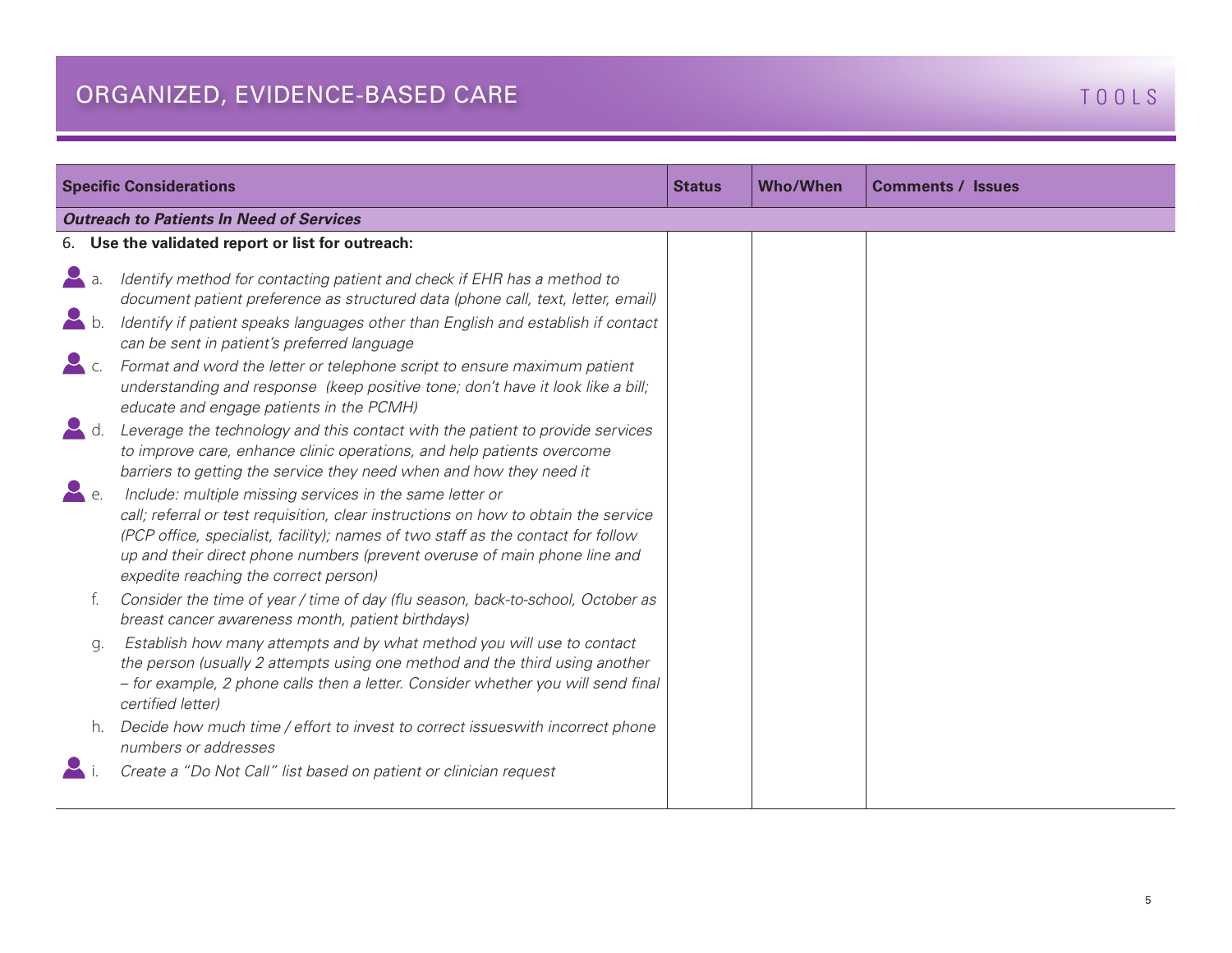| <b>Specific Considerations</b> |                                                                                                                                                                                                                                                                                                                                                                                                                                   |  | <b>Who/When</b> | <b>Comments / Issues</b> |
|--------------------------------|-----------------------------------------------------------------------------------------------------------------------------------------------------------------------------------------------------------------------------------------------------------------------------------------------------------------------------------------------------------------------------------------------------------------------------------|--|-----------------|--------------------------|
|                                | 7. Operational considerations                                                                                                                                                                                                                                                                                                                                                                                                     |  |                 |                          |
| a.<br>d.<br>e.                 | Assess capacity to handle additional phone calls and appointment requests<br>Consider when and how patients may obtain a service without an office visit<br>Ensure supplies / vaccines are adequate to meet demand<br>Identify impact on other initiatives<br>Communicate with other facilities and specialists of effort so they<br>can be prepared<br>Communicate with key staff for input, then inform all staff (even vendors |  |                 |                          |
| $\sim$ g.                      | when appropriate) so they can assist in patient communication<br>Provide script for staff to respond to patient calls (including special situations<br>such as deceased patient's family member, patients not eligible or who are<br>up-to-date)                                                                                                                                                                                  |  |                 |                          |
| h.                             | Implement standing orders, workflow standardization, documentation<br>shortcuts (macros, templates, etc.) to accommodate a possible surge<br>of patients<br>Develop a process to ensure the service (and other services due)                                                                                                                                                                                                      |  |                 |                          |
|                                | are addressed when the patient comes in for the appointment (inbox<br>reminders or alerts)<br>Use standard documentation in the patient record for outreach and follow-up                                                                                                                                                                                                                                                         |  |                 |                          |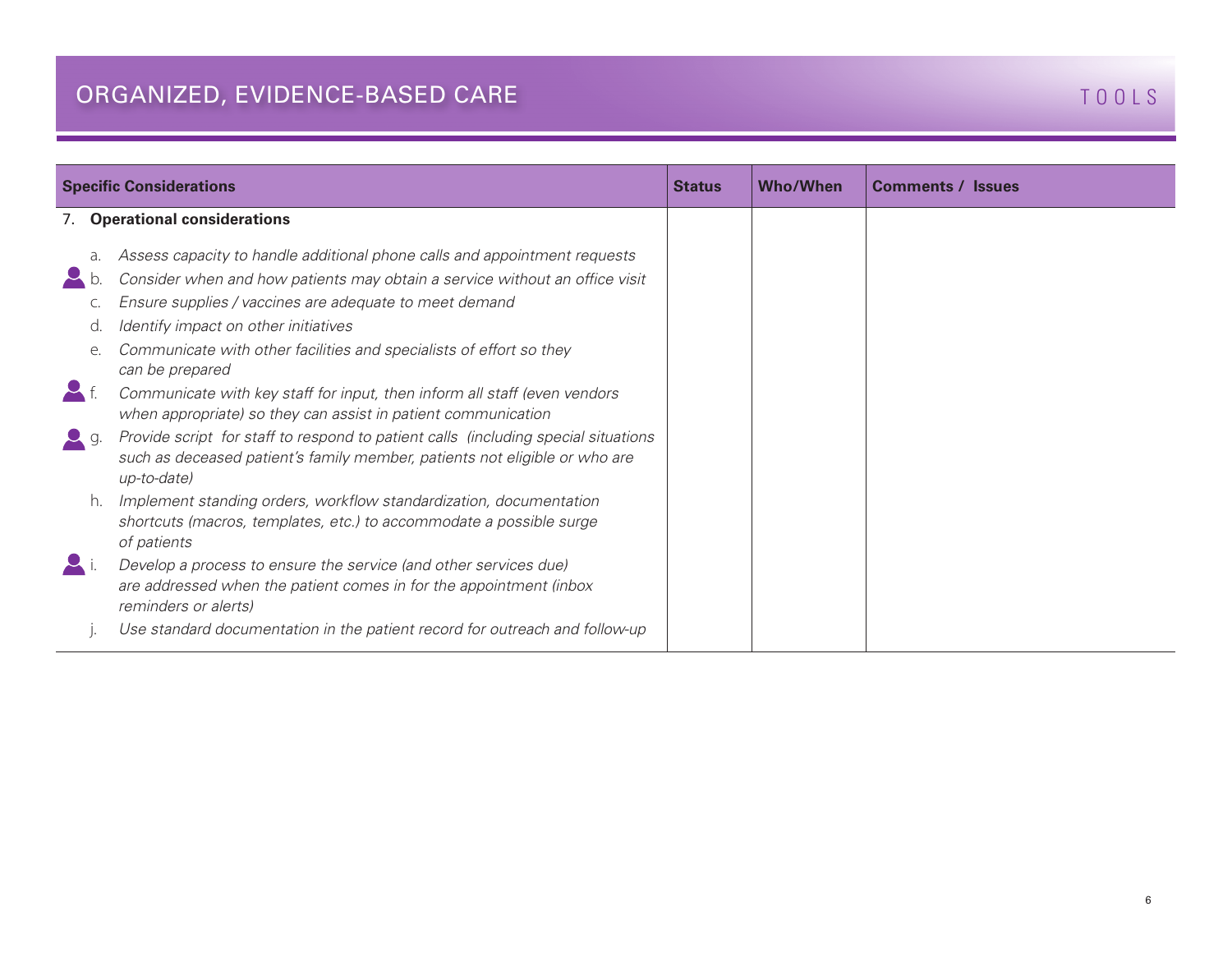| <b>Specific Considerations</b> |                                                                                                                                                                               |  | <b>Who/When</b> | <b>Comments / Issues</b> |  |
|--------------------------------|-------------------------------------------------------------------------------------------------------------------------------------------------------------------------------|--|-----------------|--------------------------|--|
|                                | <b>Evaluation and Measurement</b>                                                                                                                                             |  |                 |                          |  |
|                                | 8. Evaluate your work                                                                                                                                                         |  |                 |                          |  |
| $\partial$ .                   | Test on a small scale first (one measure, one team, small number of<br>patients - plan for how to measure success)                                                            |  |                 |                          |  |
| b.                             | Roll out same measure to all teams first then move on to<br>next measure                                                                                                      |  |                 |                          |  |
| C.                             | Run metrics to show the impact of the work and share with staff and patients;<br>establish internal and external benchmarks and goals; use dashboards                         |  |                 |                          |  |
| d.                             | Run metrics by clinicians / teams to identify best practices and engage in<br>healthy competition                                                                             |  |                 |                          |  |
| $e$ .                          | Consider staff rewards or link to evaluations or compensation                                                                                                                 |  |                 |                          |  |
|                                | Solicit and communicate feedback from patients to make improvements on<br>the fly                                                                                             |  |                 |                          |  |
|                                | Formalize feedback from patients (follow up calls, focus groups,<br>survey questions)                                                                                         |  |                 |                          |  |
|                                | Consider whether patient incentives are possible                                                                                                                              |  |                 |                          |  |
|                                | Congratulate and celebrate                                                                                                                                                    |  |                 |                          |  |
|                                | <b>Budget and Business Case</b>                                                                                                                                               |  |                 |                          |  |
|                                | 9. Establish a budget and business case                                                                                                                                       |  |                 |                          |  |
| a.                             | Identify any required new or upgraded technology, materials and<br>postage for mailings                                                                                       |  |                 |                          |  |
| b.                             | Include staff time or additional staffing, vendors or consultant time                                                                                                         |  |                 |                          |  |
| C.                             | Return on investment (improved quality of care and patient experience, shared<br>savings, increase in fee-for-service charges, improved employee engagement<br>and retention) |  |                 |                          |  |